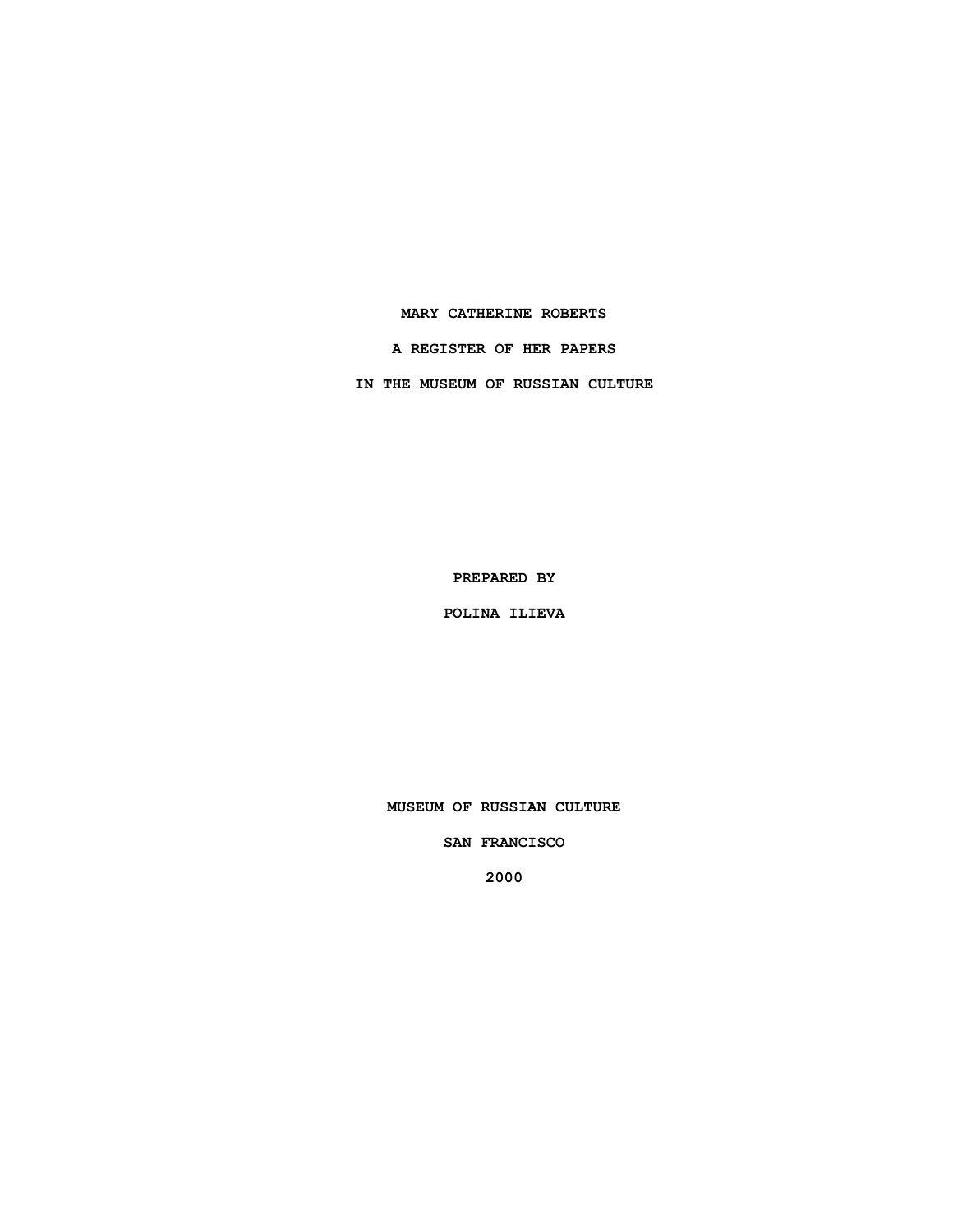## **MARY CATHERINE ROBERTS**

# **BIOGRAPHICAL NOTE**

**1884 (?) Born, England**

| 1919-1920 | Nurse, Siberian Commission of the American Red Cross                    |
|-----------|-------------------------------------------------------------------------|
| ?         | Received a degree in public health form the<br>University of Washington |
| - ?       | County school nurse in Yakima                                           |
| 1960      | Retired and returned to Seattle                                         |
| 1978      | Died, Seattle                                                           |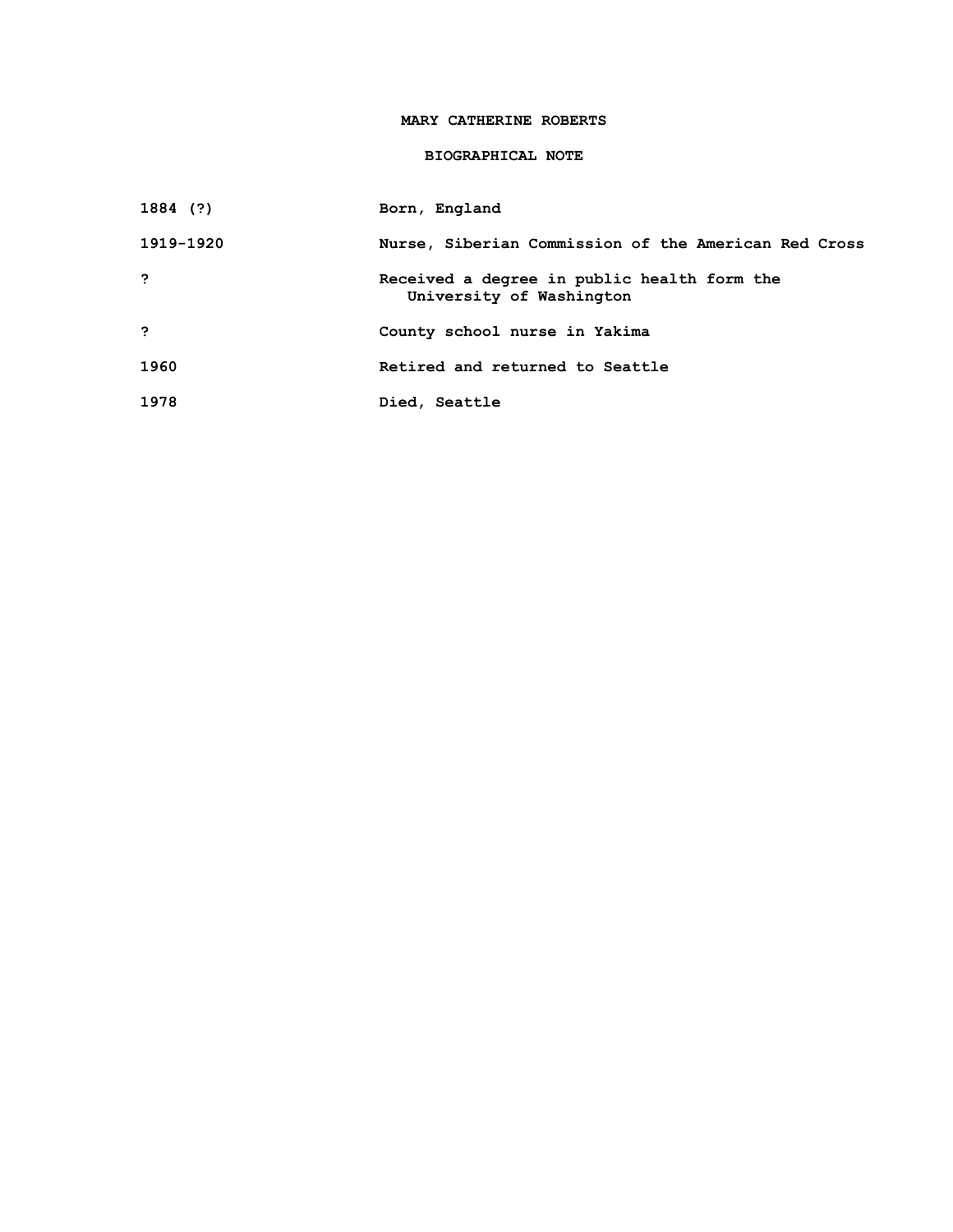### **SCOPE AND CONTENT NOTE**

#### **MARY CATHERINE ROBERTS PAPERS**

**Mary Catherine Roberts was a nurse with the Siberian Commission of the American Red Cross in 1919-1920. She spent several months in Vladivostok and Irkutsk, where the Red Cross gave relief to Russian refugees. This collection contains clippings about the activities of the American Red Cross in Siberia, the evacuation of Russian children from Vladivostok to Petrograd in 1920- 1921, the execution of the Czar's family, and several issues of The Siberian See-Chas, a bulletin for the Members of the American Expeditionary Force in Siberia.** 

**Detailed processing and preservation microfilming for these materials were made possible by a generous grant from the National Endowment for the Humanities and by matching funds from the Hoover Institution and Museum of Russian Culture. The grant also provides depositing a microfilm copy in the Hoover Institution Archives. The original materials and copyright to them (with some exceptions) are the property of the Museum of Russian Culture, San Francisco. A transfer table indicating corresponding box and reel numbers is appended to this register.**

**The Hoover Institution assumes all responsibility for notifying users that they must comply with the copyright law of the United States (Title 17 United States Code) and Hoover Rules for the Use and Reproduction of Archival Materials.**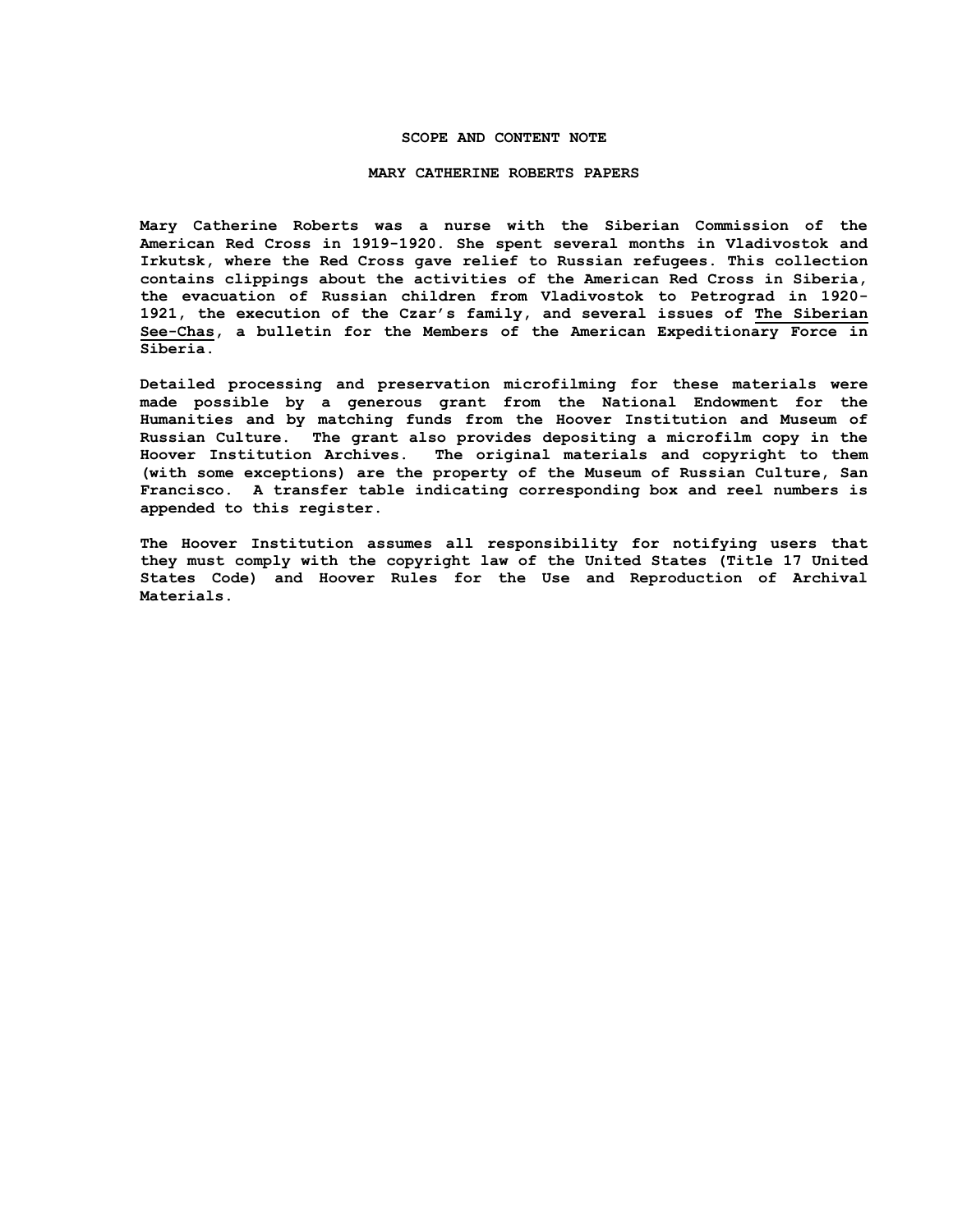## **REGISTER**

# **MARY CATHERINE ROBERTS PAPERS**

# **SERIES DESCRIPTION:**

| Box Nos | Series                                                                                                                                                                                                                                                                                                                                                                                                                                                                                                                                           |
|---------|--------------------------------------------------------------------------------------------------------------------------------------------------------------------------------------------------------------------------------------------------------------------------------------------------------------------------------------------------------------------------------------------------------------------------------------------------------------------------------------------------------------------------------------------------|
| 1       | BIOGRAPHICAL FILE, 1919-1978. Scrapbook containing M. C.<br>Roberts's passport, clippings about her and her work, and<br>bulletins, and miscellany                                                                                                                                                                                                                                                                                                                                                                                               |
| 1       | CORRESPONDENCE, 1918-1958. A telegram to M. C. Roberts<br>from the American Red Cross and letters from Riley H.<br>Allen and unidentified person                                                                                                                                                                                                                                                                                                                                                                                                 |
| 1       | CLIPPINGS, 1919-1974. Clippings on the Red Cross<br>evacuation of Russian children from Vladivostok to<br>Petrograd in 1920-1921 and about Riley H. Allen, secretary<br>of the Siberian Commission of the American Red Cross                                                                                                                                                                                                                                                                                                                     |
| 1       | PHOTOGRAPHS, undated. Three prints depicting M. C.<br>Roberts, Dr. C. F. Reppun with family, and city of<br>Irkutsk; album of prints taken by war correspondents and<br>collected by a member of the American Expeditionary Forces<br>in Siberia, depicting Red Cross personnel, Czechoslovak<br>Legion in Siberia, General Horvat, General Gaida's<br>insurrection, Admiral Kolchak, the Bolshevik army, and<br>Allied Expeditionary Forces in Siberia.<br>Includes<br>correspondence between Alexander M. Poniatoff and Gertrude<br>Batchelder |
| 1       | MEMORABILIA, n.d. Five Red Cross pins                                                                                                                                                                                                                                                                                                                                                                                                                                                                                                            |